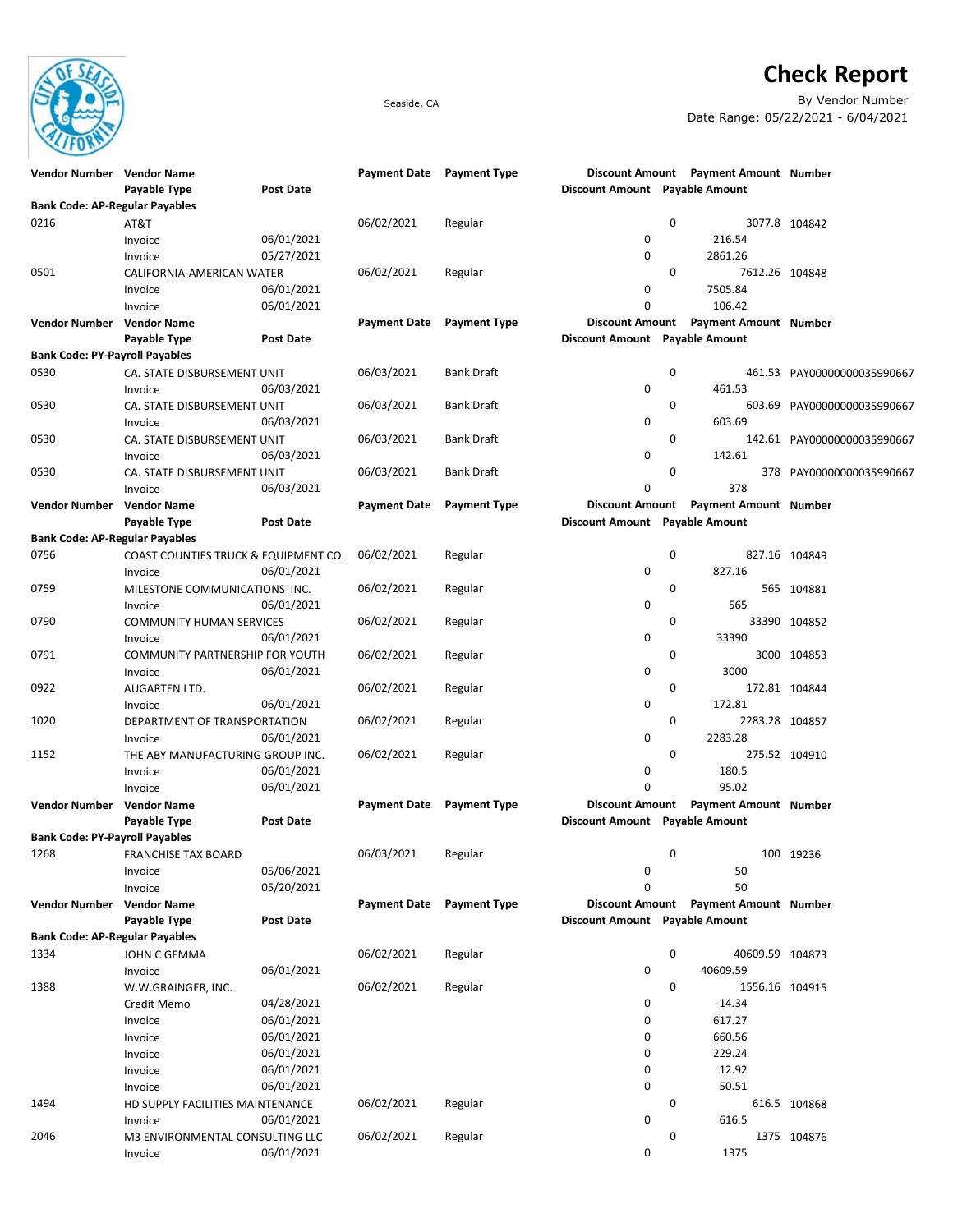| 2102                                  | MARTIN'S IRRIGATION SUPPLY, INC.    |                  | 06/02/2021          | Regular                   |                                | 0           | 1850.53 104878                              |                      |
|---------------------------------------|-------------------------------------|------------------|---------------------|---------------------------|--------------------------------|-------------|---------------------------------------------|----------------------|
|                                       | Invoice                             | 06/01/2021       |                     |                           | 0                              |             | 1729.26                                     |                      |
|                                       | Invoice                             | 06/01/2021       |                     |                           | 0                              |             | 121.27                                      |                      |
| 2184                                  |                                     |                  | 06/02/2021          |                           |                                | 0           |                                             | 270 104882           |
|                                       | <b>MISSION LINEN SUPPLY</b>         |                  |                     | Regular                   |                                |             |                                             |                      |
|                                       | Invoice                             | 06/01/2021       |                     |                           | 0                              |             | 79.76                                       |                      |
|                                       | Invoice                             | 06/01/2021       |                     |                           | 0                              |             | 88.73                                       |                      |
|                                       | Invoice                             | 06/01/2021       |                     |                           | 0                              |             | 89.76                                       |                      |
|                                       | Invoice                             | 06/01/2021       |                     |                           | 0                              |             | 11.75                                       |                      |
| 2186                                  | <b>MISSION UNIFORM SERVICE</b>      |                  | 06/02/2021          | Regular                   |                                | 0           |                                             | 693.82 104883        |
|                                       |                                     | 06/01/2021       |                     |                           | 0                              |             | 430.36                                      |                      |
|                                       | Invoice                             |                  |                     |                           |                                |             |                                             |                      |
|                                       | Invoice                             | 06/01/2021       |                     |                           | $\mathbf 0$                    |             | 104.59                                      |                      |
|                                       | Invoice                             | 06/01/2021       |                     |                           | 0                              |             | 37.59                                       |                      |
|                                       | Invoice                             | 06/01/2021       |                     |                           | $\mathbf 0$                    |             | 121.28                                      |                      |
| 2234                                  | MONTEREY BAY AIR RESOURCES DISTRICT |                  | 06/02/2021          | Regular                   |                                | 0           |                                             | 2662 104884          |
|                                       | Invoice                             | 06/01/2021       |                     |                           | 0                              |             | 2662                                        |                      |
| 2252                                  | MONTEREY COUNTY D.A.'s OFFICE       |                  | 06/02/2021          | Regular                   |                                | 0           |                                             | 880.31 104886        |
|                                       |                                     |                  |                     |                           |                                |             |                                             |                      |
|                                       | Invoice                             | 06/01/2021       |                     |                           | 0                              |             | 880.31                                      |                      |
| 2273                                  | MONTEREY COUNTY HEALTH DEPT         |                  | 06/02/2021          | Regular                   |                                | 0           |                                             | 775 104887           |
|                                       | Invoice                             | 06/01/2021       |                     |                           | 0                              |             | 775                                         |                      |
| 2342                                  | <b>MONTEREY REGIONAL WASTE</b>      |                  | 06/02/2021          | Regular                   |                                | 0           |                                             | 194.53 104889        |
|                                       | Invoice                             | 06/01/2021       |                     |                           | 0                              |             | 194.53                                      |                      |
| 2351                                  |                                     |                  | 06/02/2021          | Regular                   |                                | 0           |                                             | 220.1 104869         |
|                                       | <b>HICKS &amp; HORNELL</b>          |                  |                     |                           |                                |             |                                             |                      |
|                                       | Invoice                             | 06/01/2021       |                     |                           | 0                              |             | 220.1                                       |                      |
| 2426                                  | MCDONALD REFRIGERATION INC          |                  | 06/02/2021          | Regular                   |                                | 0           |                                             | 277.85 104879        |
|                                       | Invoice                             | 06/01/2021       |                     |                           | 0                              |             | 277.85                                      |                      |
| 2652                                  | PACIFIC GAS & ELECTRIC              |                  | 06/02/2021          | Regular                   |                                | 0           | 1638.17 104891                              |                      |
|                                       | Invoice                             | 06/01/2021       |                     |                           | 0                              |             | 1638.17                                     |                      |
| 2652                                  |                                     |                  |                     |                           |                                | $\mathbf 0$ |                                             |                      |
|                                       | PACIFIC GAS & ELECTRIC              |                  | 06/02/2021          | Regular                   |                                |             | 38185.2 104892                              |                      |
|                                       | Invoice                             | 06/01/2021       |                     |                           | $\mathbf 0$                    |             | 38185.2                                     |                      |
| Vendor Number                         | <b>Vendor Name</b>                  |                  | <b>Payment Date</b> | <b>Payment Type</b>       |                                |             | Discount Amount Payment Amount Number       |                      |
|                                       | Payable Type                        | <b>Post Date</b> |                     |                           | Discount Amount Payable Amount |             |                                             |                      |
| 2849                                  | PREMIUM AUTO PARTS                  |                  | 06/02/2021          | Regular                   |                                | 0           |                                             | 42.05 104894         |
|                                       | Invoice                             | 06/01/2021       |                     |                           | 0                              |             | 9.83                                        |                      |
|                                       |                                     |                  |                     |                           |                                |             |                                             |                      |
|                                       | Invoice                             | 06/01/2021       |                     |                           | $\mathbf 0$                    |             | 10.9                                        |                      |
|                                       | Invoice                             | 06/01/2021       |                     |                           | 0                              |             | 14.79                                       |                      |
|                                       | Invoice                             | 06/01/2021       |                     |                           | $\Omega$                       |             | 6.53                                        |                      |
| Vendor Number Vendor Name             |                                     |                  | <b>Payment Date</b> | <b>Payment Type</b>       |                                |             | Discount Amount Payment Amount Number       |                      |
|                                       | Payable Type                        | <b>Post Date</b> |                     |                           | Discount Amount Payable Amount |             |                                             |                      |
|                                       |                                     |                  |                     |                           |                                |             |                                             |                      |
|                                       |                                     |                  |                     |                           |                                |             |                                             |                      |
| <b>Bank Code: PY-Payroll Payables</b> |                                     |                  |                     |                           |                                |             |                                             |                      |
| 2877                                  | PUBLIC EMPLOYEES' RETIREMENT SYSTEM |                  | 05/28/2021          | <b>Bank Draft</b>         |                                | 0           |                                             | 0.03 1001847207      |
|                                       | Debit Memo                          | 05/06/2021       |                     |                           | 0                              |             | 0.03                                        |                      |
| 2877                                  | PUBLIC EMPLOYEES' RETIREMENT SYSTEM |                  | 05/28/2021          | <b>Bank Draft</b>         |                                | 0           |                                             | 124755.55 1001847207 |
|                                       |                                     |                  |                     |                           |                                |             |                                             |                      |
|                                       | Invoice                             | 05/06/2021       |                     |                           | 0                              |             | 124755.55                                   |                      |
| <b>Vendor Number</b>                  | <b>Vendor Name</b>                  |                  |                     | Payment Date Payment Type | <b>Discount Amount</b>         |             | <b>Payment Amount Number</b>                |                      |
|                                       | <b>Payable Type</b>                 | <b>Post Date</b> |                     |                           | Discount Amount Payable Amount |             |                                             |                      |
| <b>Bank Code: AP-Regular Payables</b> |                                     |                  |                     |                           |                                |             |                                             |                      |
| 2932                                  | DISASTER KLEENUP SPECIALISTS        |                  | 06/02/2021          | Regular                   |                                | $\mathbf 0$ | 1657.93 104858                              |                      |
|                                       | Invoice                             | 06/01/2021       |                     |                           | 0                              |             | 1191.49                                     |                      |
|                                       |                                     |                  |                     |                           | $\mathbf 0$                    |             | 466.44                                      |                      |
|                                       | Invoice                             | 06/01/2021       |                     |                           |                                |             |                                             |                      |
| 3154                                  | GREEN VALLEY LANSCAPE INC.          |                  | 06/02/2021          | Regular                   |                                | 0           | 1093.02 104865                              |                      |
|                                       | Invoice                             | 06/01/2021       |                     |                           | 0                              |             | 70.56                                       |                      |
|                                       | Invoice                             | 06/01/2021       |                     |                           | 0                              |             | 922.75                                      |                      |
|                                       | Invoice                             | 06/01/2021       |                     |                           | 0                              |             | 99.71                                       |                      |
|                                       |                                     |                  |                     |                           |                                |             |                                             |                      |
| 3211                                  | SHERWIN-WILLIAMS CO.                |                  | 06/02/2021          | Regular                   |                                | 0           |                                             | 326.55 104901        |
|                                       | Invoice                             | 06/01/2021       |                     |                           | 0                              |             | 326.55                                      |                      |
| 3307                                  | SAME DAY SHRED                      |                  | 06/02/2021          | Regular                   |                                | 0           |                                             | 45 104898            |
|                                       | Invoice                             | 05/27/2021       |                     |                           | 0                              |             | 45                                          |                      |
| 3319                                  | <b>STAPLES ADVANTAGE</b>            |                  | 06/02/2021          | Regular                   |                                | 0           |                                             | 577.51 104908        |
|                                       | Invoice                             | 05/27/2021       |                     |                           | 0                              |             | 281.08                                      |                      |
|                                       |                                     |                  |                     |                           |                                |             |                                             |                      |
|                                       | Invoice                             | 05/27/2021       |                     |                           | $\mathbf 0$                    |             | 296.43                                      |                      |
| <b>Vendor Number</b>                  | <b>Vendor Name</b>                  |                  | <b>Payment Date</b> | <b>Payment Type</b>       | <b>Discount Amount</b>         |             | <b>Payment Amount Number</b>                |                      |
|                                       | Payable Type                        | <b>Post Date</b> |                     |                           | Discount Amount Payable Amount |             |                                             |                      |
| <b>Bank Code: PY-Payroll Payables</b> |                                     |                  |                     |                           |                                |             |                                             |                      |
| 3560                                  | UNITED WAY OF MONTEREY PENINSULA    |                  | 06/03/2021          | Regular                   |                                | 0           |                                             | 46 19238             |
|                                       | Invoice                             | 05/06/2021       |                     |                           | 0                              |             | 23                                          |                      |
|                                       |                                     |                  |                     |                           |                                |             |                                             |                      |
| Vendor Number Vendor Name             | Invoice                             | 05/20/2021       | <b>Payment Date</b> | <b>Payment Type</b>       | $\mathbf 0$                    |             | 23<br>Discount Amount Payment Amount Number |                      |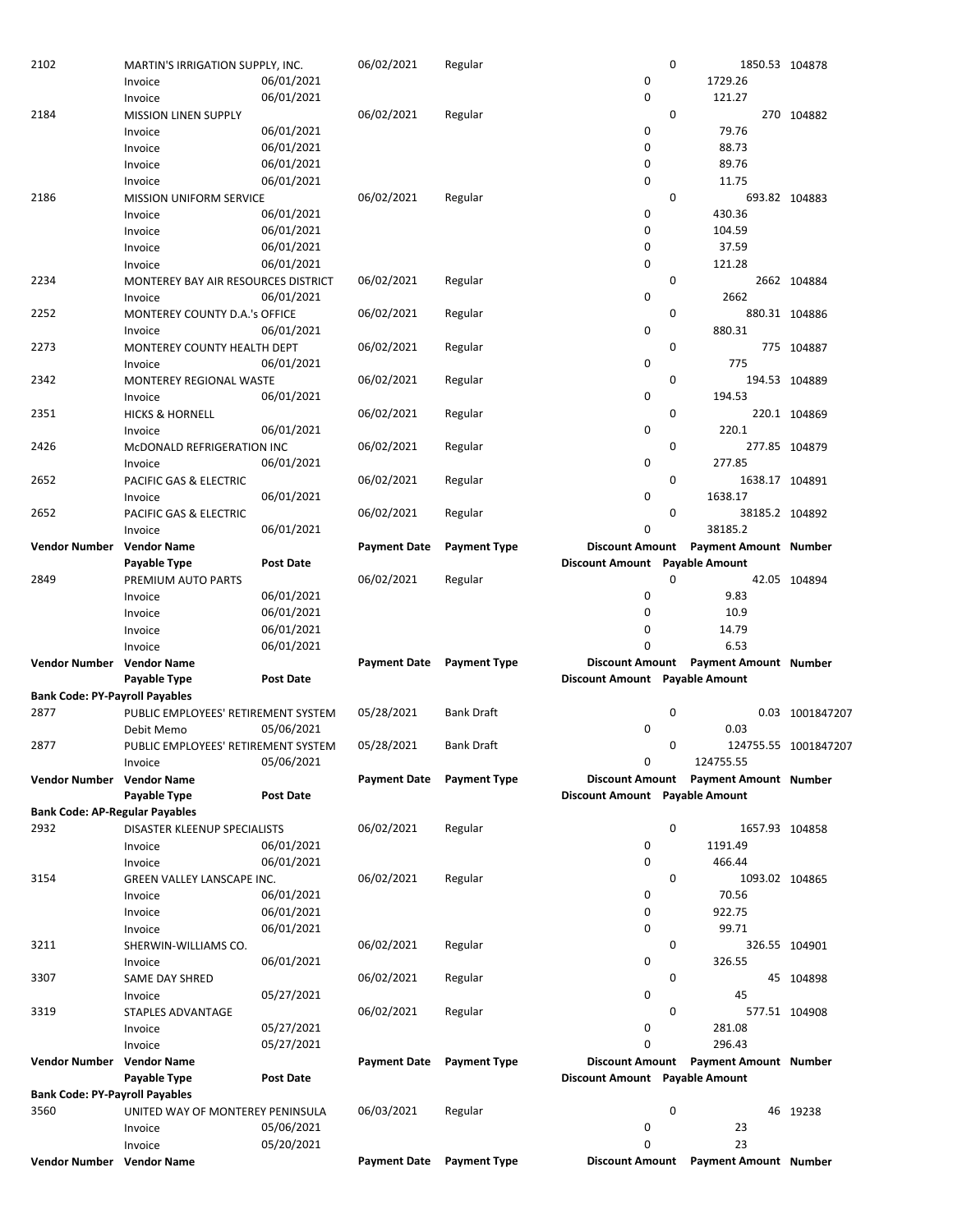|                                       | Payable Type                                        | <b>Post Date</b> |                     |                     | Discount Amount Payable Amount |   |                                       |                          |
|---------------------------------------|-----------------------------------------------------|------------------|---------------------|---------------------|--------------------------------|---|---------------------------------------|--------------------------|
| <b>Bank Code: AP-Regular Payables</b> |                                                     |                  |                     |                     |                                |   |                                       |                          |
| 4059                                  | SILKSCREEN EXPRESS                                  |                  | 06/02/2021          | Regular             |                                | 0 |                                       | 524.4 104903             |
|                                       | Invoice                                             | 06/01/2021       |                     |                     | 0                              |   | 213.04                                |                          |
|                                       | Invoice                                             | 06/01/2021       |                     |                     | 0                              |   | 311.36                                |                          |
| 4222                                  | HARRIS & ASSOCIATES, INC.                           |                  | 06/02/2021          | Regular             |                                | 0 | 10908.75 104867                       |                          |
|                                       |                                                     | 06/01/2021       |                     |                     | 0                              |   | 10908.75                              |                          |
|                                       | Invoice                                             |                  |                     |                     |                                |   |                                       |                          |
| 4480                                  | COMMUNITY HOSPITAL OF THE MONTEREY P                |                  | 06/02/2021          | Regular             |                                | 0 |                                       | 800 104851               |
|                                       | Invoice                                             | 06/01/2021       |                     |                     | 0                              |   | 800                                   |                          |
| 4670                                  | TREASURER -- COUNTY OF MONTEREY                     |                  | 06/02/2021          | Regular             |                                | 0 |                                       | 792 104911               |
|                                       | Invoice                                             | 06/01/2021       |                     |                     | 0                              |   | 616                                   |                          |
|                                       | Invoice                                             | 06/01/2021       |                     |                     | 0                              |   | 176                                   |                          |
| Vendor Number Vendor Name             |                                                     |                  | Payment Date        | <b>Payment Type</b> | <b>Discount Amount</b>         |   | <b>Payment Amount Number</b>          |                          |
|                                       | Payable Type                                        | <b>Post Date</b> |                     |                     | Discount Amount Payable Amount |   |                                       |                          |
| <b>Bank Code: PY-Payroll Payables</b> |                                                     |                  |                     |                     |                                |   |                                       |                          |
| 4920                                  | ICMA RETIREMENT TRUST-457                           |                  | 06/04/2021          | Bank Draft          |                                | 0 |                                       | 52883.67 7644ac792c      |
|                                       | Invoice                                             | 06/03/2021       |                     |                     | 0                              |   | 52883.67                              |                          |
| 4920                                  |                                                     |                  |                     | <b>Bank Draft</b>   |                                | 0 |                                       | 33438.73 b144cdf886      |
|                                       | ICMA RETIREMENT TRUST-457                           |                  | 05/28/2021          |                     |                                |   |                                       |                          |
|                                       | Invoice                                             | 05/20/2021       |                     |                     | 0                              |   | 33438.73                              |                          |
| Vendor Number Vendor Name             |                                                     |                  | <b>Payment Date</b> | <b>Payment Type</b> | <b>Discount Amount</b>         |   | <b>Payment Amount Number</b>          |                          |
|                                       | Payable Type                                        | <b>Post Date</b> |                     |                     | Discount Amount Payable Amount |   |                                       |                          |
| <b>Bank Code: AP-Regular Payables</b> |                                                     |                  |                     |                     |                                |   |                                       |                          |
| 4970                                  | <b>WHITSON ENGINEERS</b>                            |                  | 06/02/2021          | Regular             |                                | 0 |                                       | 850 104916               |
|                                       | Invoice                                             | 06/01/2021       |                     |                     | 0                              |   | 850                                   |                          |
| Vendor Number Vendor Name             |                                                     |                  | <b>Payment Date</b> | <b>Payment Type</b> | <b>Discount Amount</b>         |   | <b>Payment Amount Number</b>          |                          |
|                                       | Payable Type                                        | <b>Post Date</b> |                     |                     | Discount Amount Payable Amount |   |                                       |                          |
| <b>Bank Code: PY-Payroll Payables</b> |                                                     |                  |                     |                     |                                |   |                                       |                          |
| 5103                                  | CALIF LAW ENFRCMNT ASSOC                            |                  | 06/03/2021          | Regular             |                                | 0 |                                       | 1162 19235               |
|                                       |                                                     | 04/22/2021       |                     |                     | 0                              |   | $-20.76$                              |                          |
|                                       | Credit Memo                                         |                  |                     |                     |                                |   |                                       |                          |
|                                       | Credit Memo                                         | 05/20/2021       |                     |                     | 0                              |   | $-10.38$                              |                          |
|                                       | Debit Memo                                          | 05/20/2021       |                     |                     | 0                              |   | 20.75                                 |                          |
|                                       | Invoice                                             | 04/08/2021       |                     |                     | 0                              |   | 31.14                                 |                          |
|                                       | Invoice                                             | 04/08/2021       |                     |                     | 0                              |   | 269.88                                |                          |
|                                       | Invoice                                             | 04/22/2021       |                     |                     | 0                              |   | 31.12                                 |                          |
|                                       | Invoice                                             | 04/22/2021       |                     |                     | 0                              |   | 269.62                                |                          |
|                                       | Invoice                                             | 05/06/2021       |                     |                     | 0                              |   | 31.13                                 |                          |
|                                       | Invoice                                             | 05/06/2021       |                     |                     | 0                              |   | 269.88                                |                          |
|                                       | Invoice                                             | 05/20/2021       |                     |                     | 0                              |   | 269.62                                |                          |
| 5144                                  |                                                     |                  | 06/04/2021          | Bank Draft          |                                | 0 |                                       |                          |
|                                       | STATE OF CALIFORNIA                                 |                  |                     |                     |                                |   |                                       | 21350.96 1-177-542-304   |
|                                       | Invoice                                             | 06/03/2021       |                     |                     | 0                              |   | 21350.96                              |                          |
| <b>Vendor Number</b>                  | <b>Vendor Name</b>                                  |                  | Payment Date        | <b>Payment Type</b> | <b>Discount Amount</b>         |   | <b>Payment Amount Number</b>          |                          |
|                                       | Payable Type                                        | <b>Post Date</b> |                     |                     | Discount Amount Payable Amount |   |                                       |                          |
| <b>Bank Code: AP-Regular Payables</b> |                                                     |                  |                     |                     |                                |   |                                       |                          |
| 5198                                  | <b>GOLDEN STATE PORTABLES</b>                       |                  | 06/02/2021          | Regular             |                                | 0 | 683.99 104864                         |                          |
|                                       | Invoice                                             | 06/01/2021       |                     |                     | 0                              |   | 553.63                                |                          |
|                                       | Invoice                                             | 06/01/2021       |                     |                     | 0                              |   | 130.36                                |                          |
| Vendor Number Vendor Name             |                                                     |                  | <b>Payment Date</b> | <b>Payment Type</b> | <b>Discount Amount</b>         |   | <b>Payment Amount Number</b>          |                          |
|                                       | Payable Type                                        | Post Date        |                     |                     | Discount Amount Payable Amount |   |                                       |                          |
| <b>Bank Code: PY-Payroll Payables</b> |                                                     |                  |                     |                     |                                |   |                                       |                          |
| 5264                                  | RABOBANK, N.A.                                      |                  | 06/04/2021          | Bank Draft          |                                | 0 |                                       | 16852.66 270155573766681 |
|                                       |                                                     |                  |                     |                     | 0                              |   | 16852.66                              |                          |
|                                       | Invoice                                             | 06/03/2021       |                     |                     |                                |   |                                       |                          |
| 5264                                  | RABOBANK, N.A.                                      |                  | 06/04/2021          | <b>Bank Draft</b>   |                                | 0 |                                       | 57405.65 270155573766681 |
|                                       | Invoice                                             | 06/03/2021       |                     |                     | 0                              |   | 57405.65                              |                          |
| Vendor Number Vendor Name             |                                                     |                  | <b>Payment Date</b> | <b>Payment Type</b> | <b>Discount Amount</b>         |   | <b>Payment Amount Number</b>          |                          |
|                                       | Payable Type                                        | Post Date        |                     |                     | Discount Amount Payable Amount |   |                                       |                          |
| <b>Bank Code: AP-Regular Payables</b> |                                                     |                  |                     |                     |                                |   |                                       |                          |
| 5282                                  | SQUARERIGGER, INC.                                  |                  | 06/02/2021          | Regular             |                                | 0 |                                       | 1094 104907              |
|                                       | Invoice                                             | 06/01/2021       |                     |                     | 0                              |   | 1094                                  |                          |
| Vendor Number Vendor Name             |                                                     |                  | <b>Payment Date</b> | <b>Payment Type</b> |                                |   | Discount Amount Payment Amount Number |                          |
|                                       | Payable Type                                        | Post Date        |                     |                     | Discount Amount Payable Amount |   |                                       |                          |
|                                       |                                                     |                  |                     |                     |                                |   |                                       |                          |
| <b>Bank Code: PY-Payroll Payables</b> |                                                     |                  |                     |                     |                                |   |                                       |                          |
| 5761                                  | SHERIFF OF MONTEREY CO. / LEVYING OFFICE 06/03/2021 |                  |                     | Regular             |                                | 0 | 850.12 19237                          |                          |
|                                       | Invoice                                             | 05/06/2021       |                     |                     | 0                              |   | 425.52                                |                          |
|                                       | Invoice                                             | 05/20/2021       |                     |                     | 0                              |   | 424.6                                 |                          |
| Vendor Number Vendor Name             |                                                     |                  | <b>Payment Date</b> | <b>Payment Type</b> | <b>Discount Amount</b>         |   | <b>Payment Amount Number</b>          |                          |
|                                       | Payable Type                                        | Post Date        |                     |                     | Discount Amount Payable Amount |   |                                       |                          |
| <b>Bank Code: AP-Regular Payables</b> |                                                     |                  |                     |                     |                                |   |                                       |                          |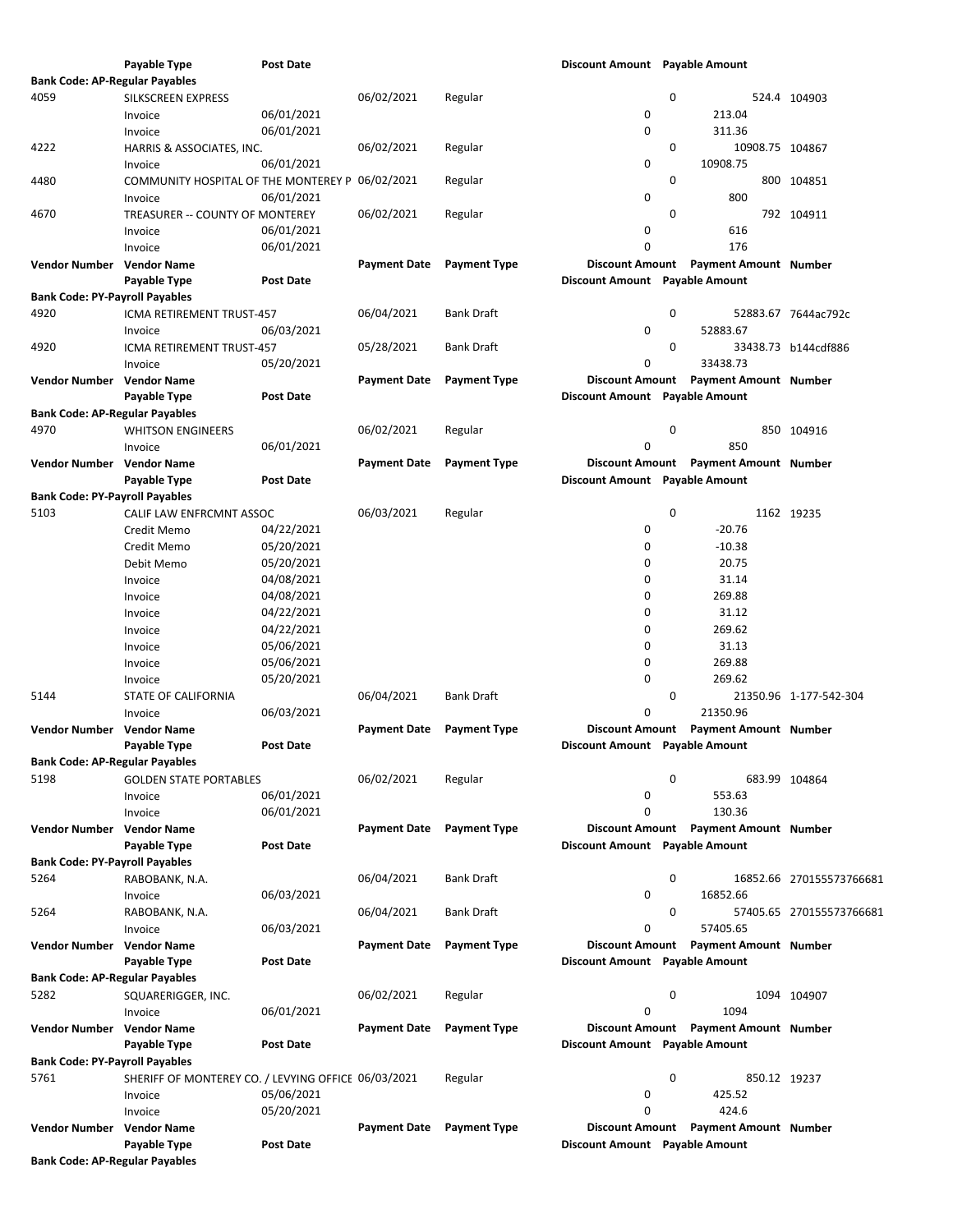| 5854                                  | DELLA MORA HEATING,                  |                  | 06/02/2021          | Regular             |                                | 0 |                                       | 3424 104856   |
|---------------------------------------|--------------------------------------|------------------|---------------------|---------------------|--------------------------------|---|---------------------------------------|---------------|
|                                       | Invoice                              | 06/01/2021       |                     |                     | $\mathbf 0$                    |   | 3424                                  |               |
| 5969                                  | <b>FASTENAL COMPANY</b>              |                  | 06/02/2021          | Regular             |                                | 0 |                                       | 72.51 104861  |
|                                       | Invoice                              | 06/01/2021       |                     |                     | 0                              |   | 72.51                                 |               |
| 6017                                  | <b>AIRTEC SERVICE</b>                |                  | 06/02/2021          | Regular             |                                | 0 |                                       | 298.36 104839 |
|                                       | Invoice                              | 06/01/2021       |                     |                     | $\mathbf 0$                    |   | 298.36                                |               |
| 6088                                  | MONTEREY FIRE EXTINGUISHER, INC.     |                  | 06/02/2021          | Regular             |                                | 0 |                                       | 35 104888     |
|                                       |                                      | 06/01/2021       |                     |                     | 0                              |   | 35                                    |               |
|                                       | Invoice                              |                  |                     |                     |                                |   |                                       |               |
| 6197                                  | U.S. BANK EQUIPMENT FINANCE          |                  | 06/02/2021          | Regular             |                                | 0 |                                       | 197.31 104913 |
|                                       | Invoice                              | 05/27/2021       |                     |                     | $\mathbf 0$                    |   | 197.31                                |               |
| 6306                                  | <b>GAVILAN PEST CONTROL</b>          |                  | 06/02/2021          | Regular             |                                | 0 |                                       | 73 104863     |
|                                       | Invoice                              | 06/01/2021       |                     |                     | 0                              |   | 73                                    |               |
| 6379                                  | MARINA COAST WATER DISTRICT          |                  | 06/02/2021          | Regular             |                                | 0 | 4814.29 104877                        |               |
|                                       | Invoice                              | 06/01/2021       |                     |                     | 0                              |   | 3792.73                               |               |
|                                       | Invoice                              | 06/01/2021       |                     |                     | 0                              |   | 286.62                                |               |
|                                       | Invoice                              | 06/01/2021       |                     |                     | $\mathbf 0$                    |   | 484.22                                |               |
|                                       | Invoice                              | 06/01/2021       |                     |                     | 0                              |   | 250.72                                |               |
| 6440                                  | AXON ENTERPRISE, INC.                |                  | 06/02/2021          | Regular             |                                | 0 |                                       | 4894.4 104845 |
|                                       | Invoice                              | 06/01/2021       |                     |                     | $\mathbf 0$                    |   | 4894.4                                |               |
| 6477                                  | ROBERT S. JAQUES                     |                  | 06/02/2021          |                     |                                | 0 |                                       | 6150 104897   |
|                                       |                                      |                  |                     | Regular             | 0                              |   | 6150                                  |               |
|                                       | Invoice                              | 06/01/2021       |                     |                     |                                |   |                                       |               |
| 6553                                  | <b>COMCAST</b>                       |                  | 06/02/2021          | Regular             |                                | 0 |                                       | 300.06 104850 |
|                                       | Invoice                              | 05/27/2021       |                     |                     | $\mathbf 0$                    |   | 300.06                                |               |
| 6664                                  | <b>QUALITY WATER ENTERPRISES INC</b> |                  | 06/02/2021          | Regular             |                                | 0 |                                       | 129 104895    |
|                                       | Invoice                              | 06/01/2021       |                     |                     | 0                              |   | 9.5                                   |               |
|                                       | Invoice                              | 06/01/2021       |                     |                     | 0                              |   | 43                                    |               |
|                                       | Invoice                              | 06/01/2021       |                     |                     | $\mathbf 0$                    |   | 21.5                                  |               |
|                                       | Invoice                              | 06/01/2021       |                     |                     | 0                              |   | 40                                    |               |
|                                       | Invoice                              | 06/01/2021       |                     |                     | 0                              |   | 5                                     |               |
|                                       | Invoice                              | 06/01/2021       |                     |                     | 0                              |   | 5                                     |               |
|                                       | Invoice                              | 06/01/2021       |                     |                     | $\mathbf 0$                    |   | 5                                     |               |
| 6671                                  |                                      |                  | 06/02/2021          |                     |                                | 0 |                                       |               |
|                                       | <b>VERIZON WIRELESS</b>              |                  |                     | Regular             |                                |   |                                       | 76.02 104914  |
|                                       | Invoice                              | 06/01/2021       |                     |                     | $\mathbf 0$                    |   | 76.02                                 |               |
| 6747                                  | <b>AT&amp;T MOBILITY</b>             |                  | 06/02/2021          | Regular             |                                | 0 |                                       | 614.01 104843 |
|                                       | Invoice                              | 05/27/2021       |                     |                     | 0                              |   | 430.7                                 |               |
|                                       | Invoice                              | 05/27/2021       |                     |                     | 0                              |   | 183.31                                |               |
| 6818                                  | DE LAGE LANDEN                       |                  | 06/02/2021          | Regular             |                                | 0 |                                       | 544.27 104855 |
|                                       | Invoice                              | 05/27/2021       |                     |                     | 0                              |   | 544.27                                |               |
| 7173                                  | Iconix Waterworks (US) Inc.          |                  | 06/02/2021          | Regular             |                                | 0 | 1351.56 104870                        |               |
|                                       | Invoice                              | 06/01/2021       |                     |                     | 0                              |   | 1351.56                               |               |
| <b>Vendor Number</b>                  | <b>Vendor Name</b>                   |                  | <b>Payment Date</b> | <b>Payment Type</b> |                                |   | Discount Amount Payment Amount Number |               |
|                                       | Payable Type                         | <b>Post Date</b> |                     |                     | Discount Amount Payable Amount |   |                                       |               |
|                                       |                                      |                  |                     |                     |                                |   |                                       |               |
| 7324                                  | BEAR ELECTRICAL SOLUTIONS            |                  | 06/02/2021          | Regular             |                                | 0 |                                       | 8158 104847   |
|                                       | Invoice                              | 06/01/2021       |                     |                     | 0                              |   | 6203                                  |               |
|                                       | Invoice                              | 06/01/2021       |                     |                     | 0                              |   | 1785                                  |               |
|                                       | Invoice                              | 06/01/2021       |                     |                     | $\Omega$                       |   | 170                                   |               |
| Vendor Number                         | <b>Vendor Name</b>                   |                  | <b>Payment Date</b> | <b>Payment Type</b> | <b>Discount Amount</b>         |   | <b>Payment Amount Number</b>          |               |
|                                       | Payable Type                         | Post Date        |                     |                     | Discount Amount Payable Amount |   |                                       |               |
| <b>Bank Code: PY-Payroll Payables</b> |                                      |                  |                     |                     |                                |   |                                       |               |
| 7370                                  | UPEC, LOCAL 792                      |                  | 06/03/2021          | Regular             |                                | 0 | 1567.5 19239                          |               |
|                                       | Invoice                              | 05/06/2021       |                     |                     | 0                              |   | 783.75                                |               |
|                                       | Invoice                              | 05/20/2021       |                     |                     | 0                              |   | 783.75                                |               |
| <b>Vendor Number</b>                  | <b>Vendor Name</b>                   |                  | <b>Payment Date</b> | <b>Payment Type</b> | <b>Discount Amount</b>         |   | <b>Payment Amount Number</b>          |               |
|                                       | Payable Type                         | Post Date        |                     |                     | Discount Amount Payable Amount |   |                                       |               |
|                                       |                                      |                  |                     |                     |                                |   |                                       |               |
| <b>Bank Code: AP-Regular Payables</b> |                                      |                  |                     |                     |                                |   |                                       |               |
| 7505                                  | MONTEREY BAY ANALYTICAL SVCS.        |                  | 06/02/2021          | Regular             |                                | 0 |                                       | 78 104885     |
|                                       | Invoice                              | 06/01/2021       |                     |                     | 0                              |   | 78                                    |               |
| 7763                                  | GREENWASTE RECOVERY, INC.            |                  | 06/02/2021          | Regular             |                                | 0 |                                       | 833.16 104866 |
|                                       | Invoice                              | 06/01/2021       |                     |                     | 0                              |   | 833.16                                |               |
| 8273                                  | SMILE BUSINESS PRODUCTS, INC.        |                  | 06/02/2021          | Regular             |                                | 0 |                                       | 89.3 104904   |
|                                       | Invoice                              | 06/01/2021       |                     |                     | 0                              |   | 89.3                                  |               |
| 8338                                  | <b>FEDEX</b>                         |                  | 06/02/2021          | Regular             |                                | 0 |                                       | 45.92 104862  |
|                                       | Invoice                              | 06/01/2021       |                     |                     | 0                              |   | 45.92                                 |               |
| 8691                                  | ORBIS PARTNERS, LLC                  |                  | 06/02/2021          | Regular             |                                | 0 |                                       | 260 104890    |
|                                       |                                      | 06/01/2021       |                     |                     | $\mathbf 0$                    |   | 260                                   |               |
|                                       | Invoice                              |                  |                     |                     |                                |   |                                       |               |
| 8755                                  | TRUST TWO - CORONA 1997 TRUST        |                  | 06/02/2021          | Regular             |                                | 0 |                                       | 2730 104912   |
|                                       | Invoice                              | 06/01/2021       |                     |                     | 0                              |   | 2730                                  |               |